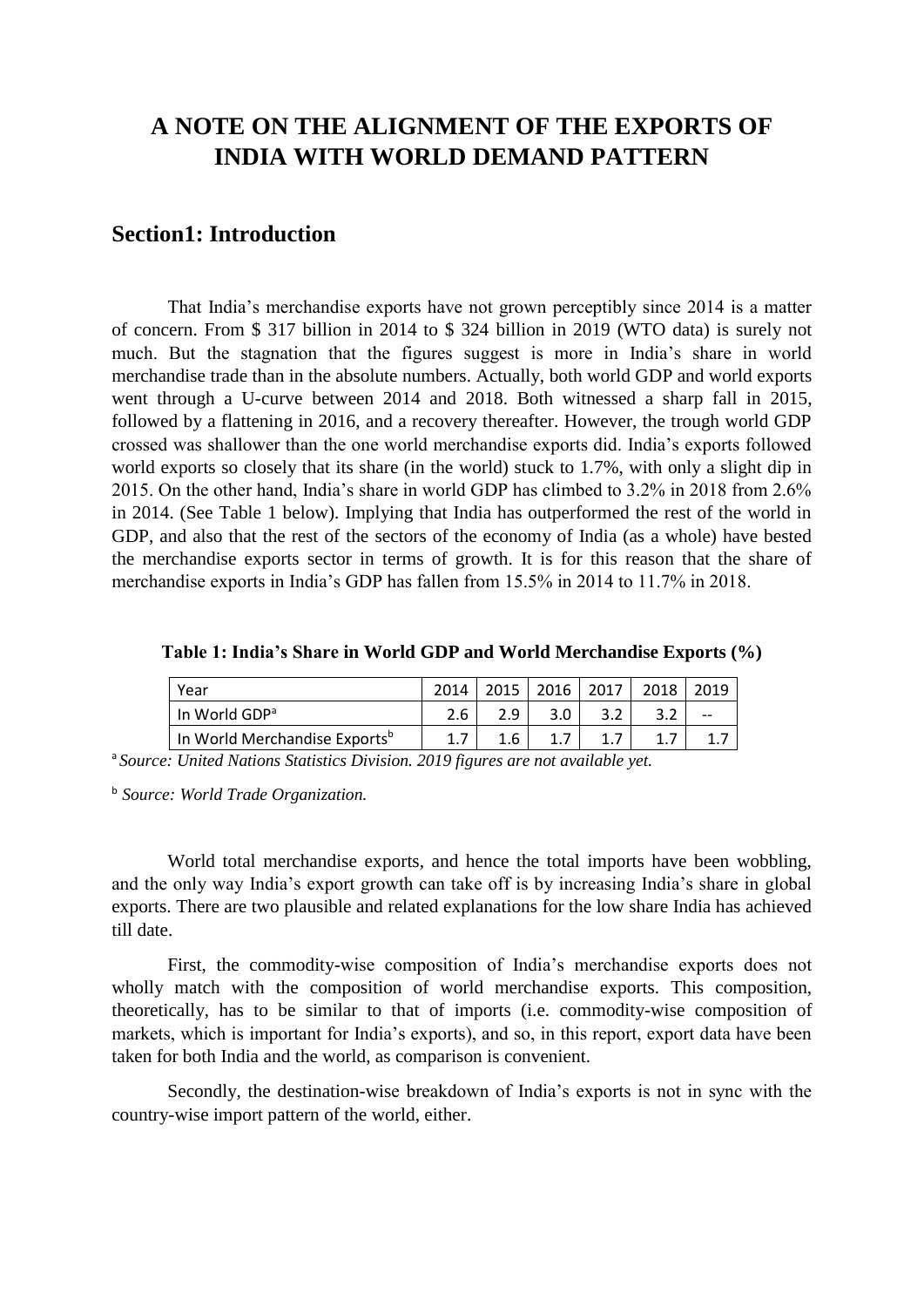Data source is UN Comtrade Database. In most cases, data up to 2018 have been used because more than 21% of world trade data is yet to be displayed on the UN Comtrade Database. Wherever available, data for 2019 have been used.

## **Section 2: Commodity-wise Composition of Exports**

World merchandise exports, when broken down into ITC-HS two-digit chapters, have a highly skewed distribution in terms of value (in US dollars). Five chapters contribute almost 50% to world exports. See Table 2 below. The shares of four among them – 'Electrical and Electronic Equipment', 'Nuclear Reactors, Boilers, Machinery, etc.', 'Vehicles other than railway, Tramway' and 'Plastics and articles thereof' – have also grown between 2014 and 2018. These are all manufactured goods, except the crude oil component of Chapter 27. Any country which intends to excel in merchandise exports needs to have a sizeable proportion of these commodity groups in its export basket.

| <b>HS Chapter</b> | Description                                      | 2014  | 2015  | 2016  | 2017  | 2018  |
|-------------------|--------------------------------------------------|-------|-------|-------|-------|-------|
| 85                | Electrical, electronic equipment                 | 12.64 | 14.28 | 14.48 | 14.57 | 14.56 |
| 84                | Nuclear reactors, boilers, machinery, etc        | 11.45 | 11.91 | 11.90 | 11.92 | 12.09 |
| 27                | Mineral fuels, oils, distillation products, etc. | 15.52 | 10.25 | 9.18  | 10.44 | 11.63 |
| 87                | Vehicles other than railway, tramway             | 7.49  | 8.21  | 8.54  | 8.34  | 8.15  |
| 39                | Plastics and articles thereof                    | 3.30  | 3.36  | 3.42  | 3.43  | 3.43  |
|                   | Other                                            | 49.60 | 51.99 | 52.48 | 51.29 | 50.13 |

#### **Table 2: Percentage Shares of Major Commodity Groups in World Exports**

#### **(in terms of Value)**

*Source: Computed from UN Comtrade Database* 

Table 3 below shows how India's export composition compares to that of the world in terms of the five major ITC-HS Chapters mentioned above. The top five in world export list account for only about one-third of India's exports. The main mismatch lies in the cases of 'Electrical and Electronic Equipment' and 'Nuclear Reactors, Boilers, Machinery, etc.'. The meagre shares of 3.67% and 6.33%, respectively, in 2018, are way below 14.56% and 12.09% in the case of world exports. Total world exports of 'Electrical and Electronic Equipment' runs into more than \$ 2.7 trillion, whereas India's exports only about \$ 12 billion (2018 figures). India's share in world exports is a very low 0.43%. Similarly, in case of 'Nuclear Reactors, Boilers, Machinery, etc.', of total world exports of about \$ 2.3 trillion, India accounts for only around \$ 20 billion, its share being only 0.9%.

Only in the case of 'Mineral fuels, oils, distillation products, etc'does is the share of the commodity group in total exports of India (15.07%) exceed that in world exports (11.63%). India's share in world export is 2.22%. This is indeed reassuring, as India's exports of 'Mineral fuels, oils, distillation products, etc' constitutes not so much of crude oil as of petroleum products.

Again, 'Vehicles other than railway, tramway' constituted 8.15% of world exports in 2018, but 5.66% of India's exports. India's share in the world exports thus worked out to a low 1.19%. Passenger cars is a major component of this commodity group, and is a growing sector. Total world exports of this commodity group stood at around \$1.53 trillion in 2018.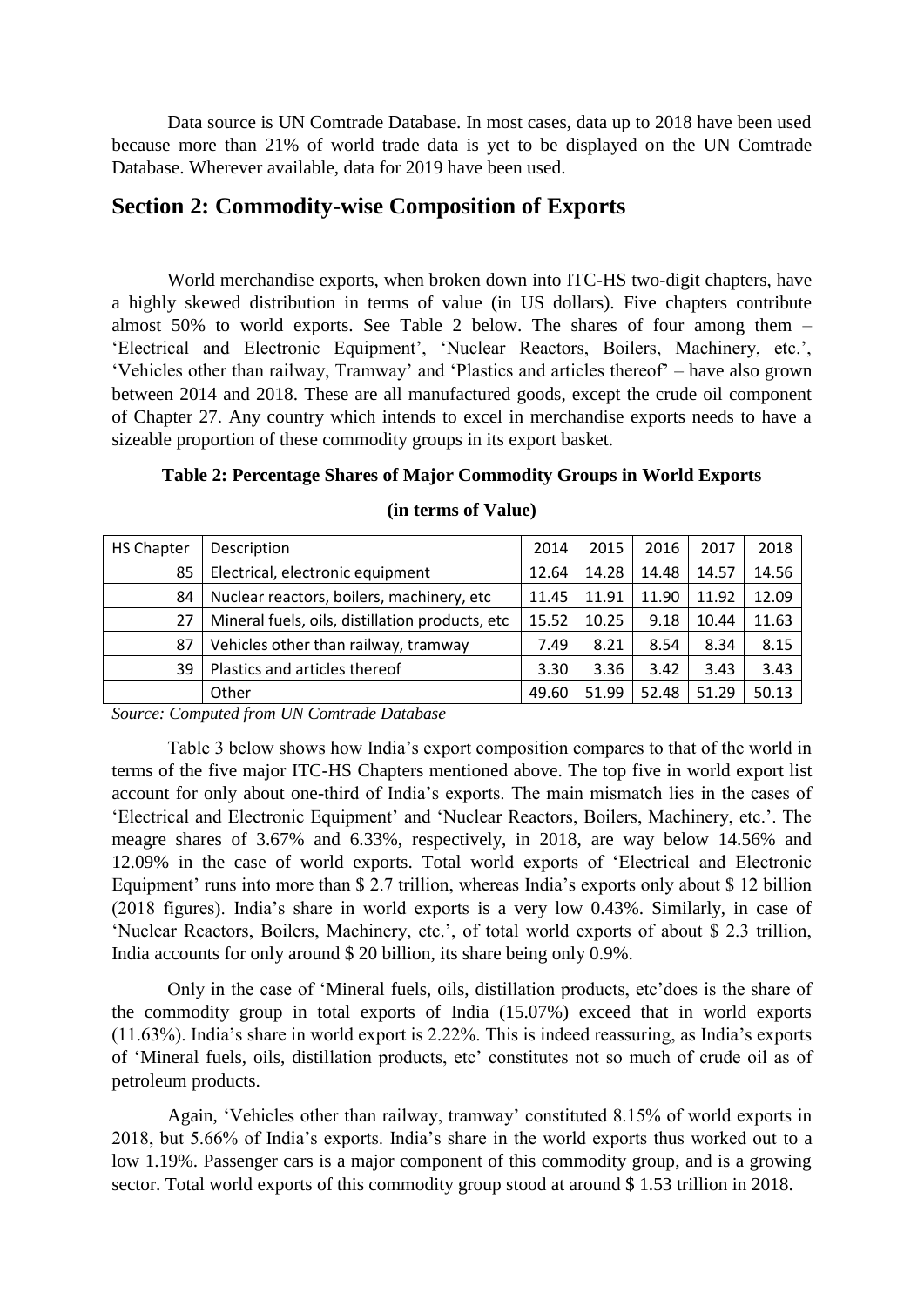In the case of 'Plastics and articles thereof', too, the share in world exports is higher than that in India's exports. It is also an important sector, with world exports exceeding \$ 645 billion in 2018.

Put in a more formal analytical language, the India's Revealed Comparative Advantage (RCA) Index for the all the commodity groups in Tables 2 and 3 except for 'Mineral fuels, oils, distillation products, etc' is less than 1, and significantly so. RCA Index is nothing but a commodity's share in a country's exports divided by its share in world exports – it measures the importance of a particular commodity (or a commodity group) in the country's exports compared to its importance in world exports. Now, as the commodity groups shown in Tables 2 and 3 constitute over half of world trade in merchandise, a lack of comparative advantage in them is an issue requiring close attention and remedy. Moreover, these are industrial products, some are high-end manufactured items, like 'Electrical and Electronic Equipment', 'Nuclear Reactors, Boilers, Machinery, etc.' and 'Vehicles other than railway, Tramway'. A low RCA Index in case of these commodity groups does not indicate a high degree of sophistication in the manufacturing sector of a particular country. Of particular concern is the performance of India as regards 'Electrical and Electronic Equipment', which is the most important commodity group (chapter, in terms of value of exports and imports), wherein the RCA Index is disappointingly low – less than even 0.3.

| <b>HS Chapter</b> | Description                                      | 2014  | 2015  | 2016  | 2017  | 2018  |
|-------------------|--------------------------------------------------|-------|-------|-------|-------|-------|
| 85                | Electrical, electronic equipment                 | 2.83  | 3.00  | 3.16  | 2.99  | 3.67  |
| 84                | Nuclear reactors, boilers, machinery, etc        | 4.28  | 5.00  | 5.21  | 5.65  | 6.33  |
| 27                | Mineral fuels, oils, distillation products, etc. | 19.63 | 11.87 | 10.65 | 12.19 | 15.07 |
| 87                | Vehicles other than railway, tramway             | 4.56  | 5.33  | 5.76  | 5.51  | 5.66  |
| 39                | Plastics and articles thereof                    | 1.70  | 1.90  | 2.00  | 2.01  | 2.44  |
|                   | Other                                            | 66.99 | 72.90 | 73.23 | 71.66 | 66.83 |

**Table 3: Percentage Shares of Major World Exports in India's Export Basket** 

*Source: Computed from UN Comtrade Database* 

What then are the commodities for which India has the highest RCA Index values? The top ten ITC-HS chapters in terms of RCA values are shown in Table 4 below. The majority of them are agricultural products and primary products. High-end manufacturing is not required in their production. Take, for example, 'cotton'. In India's export basket, cotton has enjoyed a share which is around nine times that it has enjoyed in world export basket in 2018. This has remained stable over the last few years – since 2014 at least.

| Chapter | Description                                            | 2014  | 2015 | 2016 | 2017 | 2018 |
|---------|--------------------------------------------------------|-------|------|------|------|------|
| 52      | Cotton                                                 | 8.88  | 9.04 | 7.68 | 8.03 | 9.05 |
| 13      | Lac, gums, resins, vegetable saps and extracts nes     | 16.48 | 9.52 | 7.90 | 7.51 | 7.18 |
| 57      | Carpets and other textile floor coverings              | 6.98  | 7.88 | 7.51 | 6.97 | 7.13 |
| 53      | Vegetable textile fibres nes, paper yarn, woven fabric | 4.90  | 4.71 | 7.55 | 6.63 | 6.02 |
| 63      | Other made textile articles, sets, worn clothing etc   | 4.48  | 5.01 | 4.84 | 4.94 | 4.95 |

**Table 4: Ten ITC-HS chapters with the highest RCA values**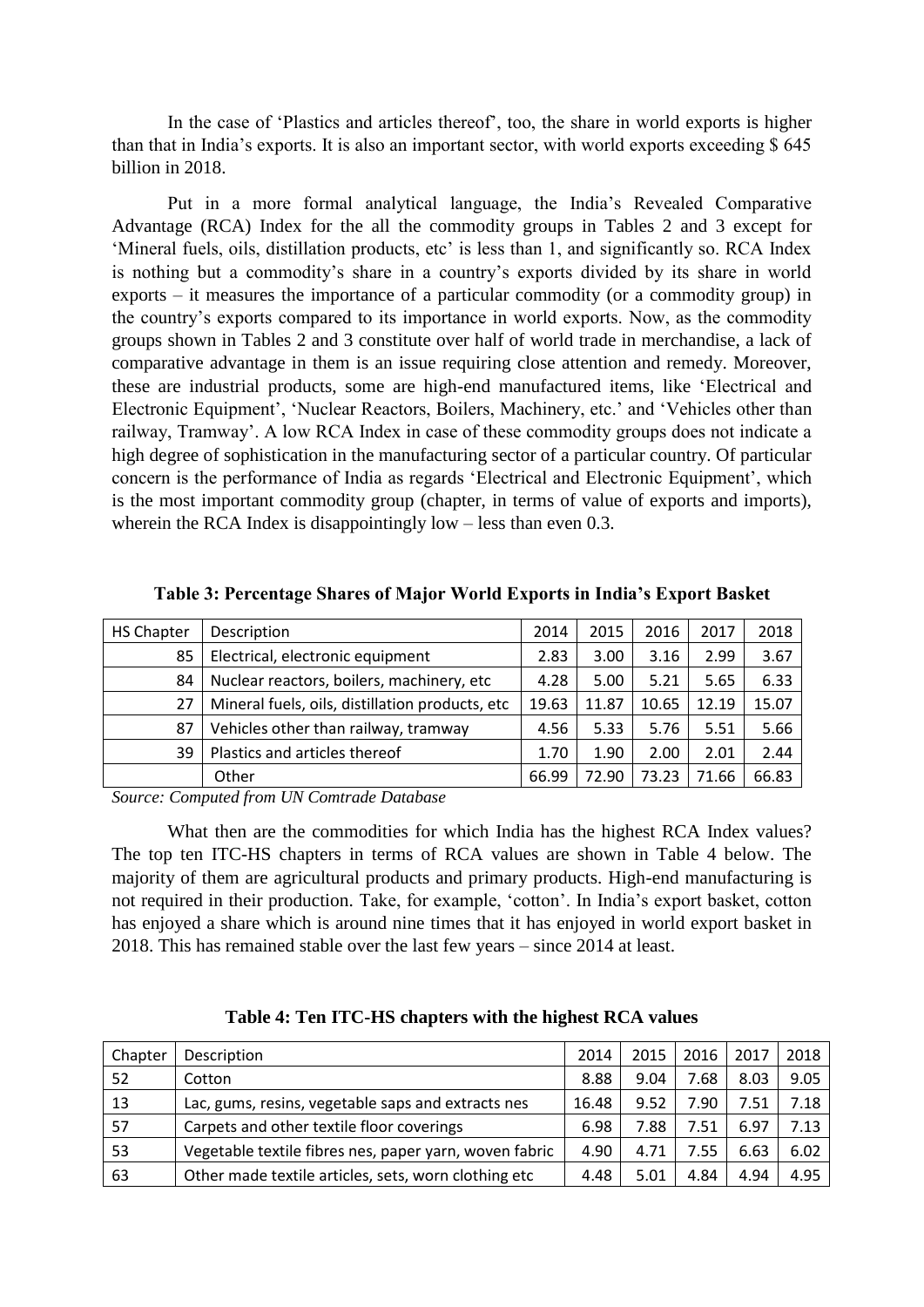| 09     | Coffee, tea, mate and spices                                                                                                                                                                                                                                              | 3.78 | 4.31 | 4.53 | 4.56 | 4.79 |
|--------|---------------------------------------------------------------------------------------------------------------------------------------------------------------------------------------------------------------------------------------------------------------------------|------|------|------|------|------|
| 10     | Cereals                                                                                                                                                                                                                                                                   | 5.23 | 4.25 | 3.88 | 4.55 | 4.19 |
| - 78   | Lead and articles thereof                                                                                                                                                                                                                                                 | 1.61 | 1.85 | 1.53 | 2.84 | 3.68 |
| 03     | Fish, crustaceans, molluscs, aquatic invertebrates nes                                                                                                                                                                                                                    | 3.24 | 3.20 | 3.20 | 3.88 | 3.53 |
| 14     | Vegetable plaiting materials, vegetable products nes                                                                                                                                                                                                                      | 4.27 | 5.20 | 5.78 | 4.11 | 3.36 |
| $\sim$ | $\alpha$ is the index in the internal set of $\alpha$ in the set of $\alpha$ in the set of $\alpha$ in the set of $\alpha$ in the set of $\alpha$ in the set of $\alpha$ in the set of $\alpha$ in the set of $\alpha$ in the set of $\alpha$ in the set of $\alpha$ in t |      |      |      |      |      |

*Source: Computed from UN Comtrade Database* 

These commodity groups are however not very important in global merchandise trade. The shares (in %) of these commodity groups in world exports in terms of value (current US dollar) are given in Table 5 below. It will be seen that none of these commodity groups have a share of even 1% in world exports. Out of these ten groups, only two – 'cereals' and 'fish, crustaceans, molluscs, aquatic invertebrates nes' – have a share of over 0.5% in global exports. Hence, India has the highest (revealed) comparative advantage in the commodity groups which have little importance in world exports.

**Table 5: Shares in World Exports of the 10 Chapters for which India has the Highest RCA Indices**

| Chapter | Description                                            | 2014  | 2015  | 2016  | 2017  | 2018  |
|---------|--------------------------------------------------------|-------|-------|-------|-------|-------|
| 52      | Cotton                                                 | 0.33  | 0.34  | 0.32  | 0.32  | 0.31  |
| 13      | Lac, gums, resins, vegetable saps and extracts nes     | 0.05  | 0.04  | 0.04  | 0.04  | 0.04  |
| 57      | Carpets and other textile floor coverings              | 0.09  | 0.09  | 0.10  | 0.09  | 0.08  |
| 53      | Vegetable textile fibres nes, paper yarn, woven fabric | 0.02  | 0.03  | 0.02  | 0.02  | 0.02  |
| 63      | Other made textile articles, sets, worn clothing etc   | 0.35  | 0.38  | 0.38  | 0.36  | 0.34  |
| 9       | Coffee, tea, mate and spices                           | 0.26  | 0.28  | 0.29  | 0.29  | 0.24  |
| 10      | Cereals                                                | 0.65  | 0.65  | 0.61  | 0.59  | 0.59  |
| 78      | Lead and articles thereof                              | 0.04  | 0.04  | 0.04  | 0.05  | 0.04  |
| 3       | Fish, crustaceans, molluscs, aquatic invertebrates nes | 0.58  | 0.60  | 0.67  | 0.66  | 0.63  |
| 14      | Vegetable plaiting materials, vegetable products nes   | 0.005 | 0.005 | 0.005 | 0.006 | 0.005 |

*Source: Computed from UN Comtrade Database* 

This situation needs a remedy. The shares of those commodities which have the highest importance in world exports (commodity groups in Table 2) are required to be increased in India's export basket. However, there is a silver lining. Figures in Table 3 show that, except for 'Mineral fuels, oils, distillation products, etc', all the other four top commodity groups in world exports have increased their share in India's total exports between 2014 and 2018. 'Mineral fuels, oils, distillation products, etc' are subject to international price volatilities to a great extent, and fluctuations in the short-run may not prove anything of importance.

A glance at Table A-1 in the Appendix-1 will help bring out clearly why the point above regarding India's alignment of exports to the general world trade pattern needs to be emphasized. This Table shows data of the ten largest exporters of the world. The 2019 data do not show any significant deviation from  $it - it$  has not been included in the Table data from all these countries, including from China, are not available yet. The shares of the top five commodity groups taken together constitute more than 40% of total exports in all these countries – except for France. In case of five countries, they are above 50%. Republic of Korea, Japan and Hong Kong show shares above 60%. The data of these countries prove why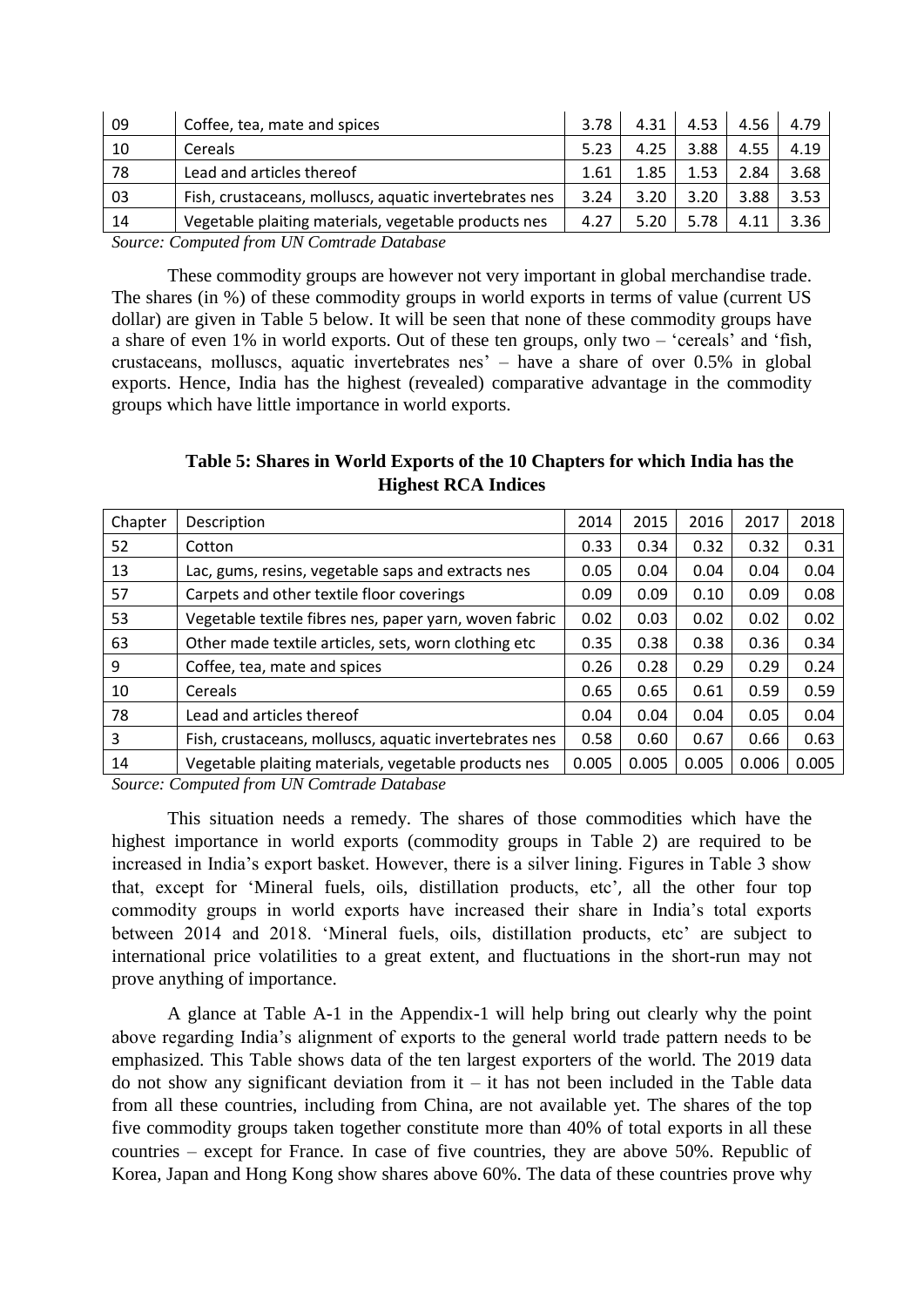they could do so well in world exports. Moreover, in most of the cases, the shares of these commodity groups have been increasing over the recent years.

The discussion in Appendix-2 offers a few examples of East Asian and South-East Asian countries which, when their exports rose significantly, witnessed a sharp rise in the shares (in total trade) of high-end manufactures like 'Nuclear reactors, boilers, machinery, etc' and 'Electrical, electronic equipment'.

#### **Section 3: Destination-wise Composition of Exports**

World merchandise imports ran into around \$ 19 trillion in 2018. According to WTO Press Release dated 8<sup>th</sup> April 2020, it is expected to be \$ 19.23 trillion in 2019.

[\(https://www.wto.org/english/news\\_e/pres20\\_e/pr855\\_e.htm\)](https://www.wto.org/english/news_e/pres20_e/pr855_e.htm).

The shares of the eleven (India and ten other countries) largest importers are given in Table 6 below. The figures of 2019 are not shown as the data for all the countries are not yet available. It is seen that the top ten importers (leaving out India) account for about 54% of world imports.

| 2014  | 2015  | 2016  | 2017  | 2018  |
|-------|-------|-------|-------|-------|
| 12.98 | 14.29 | 14.21 | 13.73 | 13.69 |
| 10.55 | 10.37 | 10.04 | 10.52 | 11.20 |
| 6.54  | 6.53  | 6.71  | 6.67  | 6.78  |
| 4.37  | 3.86  | 3.84  | 3.83  | 3.92  |
| 3.74  | 3.89  | 4.02  | 3.66  | 3.52  |
| 3.55  | 3.48  | 3.54  | 3.50  | 3.46  |
| 3.23  | 3.45  | 3.46  | 3.36  | 3.29  |
| 2.83  | 2.70  | 2.57  | 2.73  | 2.81  |
| 2.47  | 2.41  | 2.26  | 2.53  | 2.66  |
| 2.55  | 2.54  | 2.57  | 2.59  | 2.64  |
| 2.73  | 2.43  | 2.58  | 2.64  | 2.63  |
| 55.54 | 55.95 | 55.79 | 55.76 | 56.60 |
| 53.07 | 53.54 | 53.54 | 53.23 | 53.94 |
|       |       |       |       |       |

**Table 6: Percentage Shares of the Largest Importers in World Imports**

 *Source: Computed from UN Comtrade Database* 

Table 7 below shows the shares of the top ten importing countries of the world in India's exports. They constitute below 40% of the Indian exports. Except for the USA, Hong Kong and the Netherlands, shares of all major importers are below their shares in world imports. In the case of China, Germany, Japan and France, they are significantly so.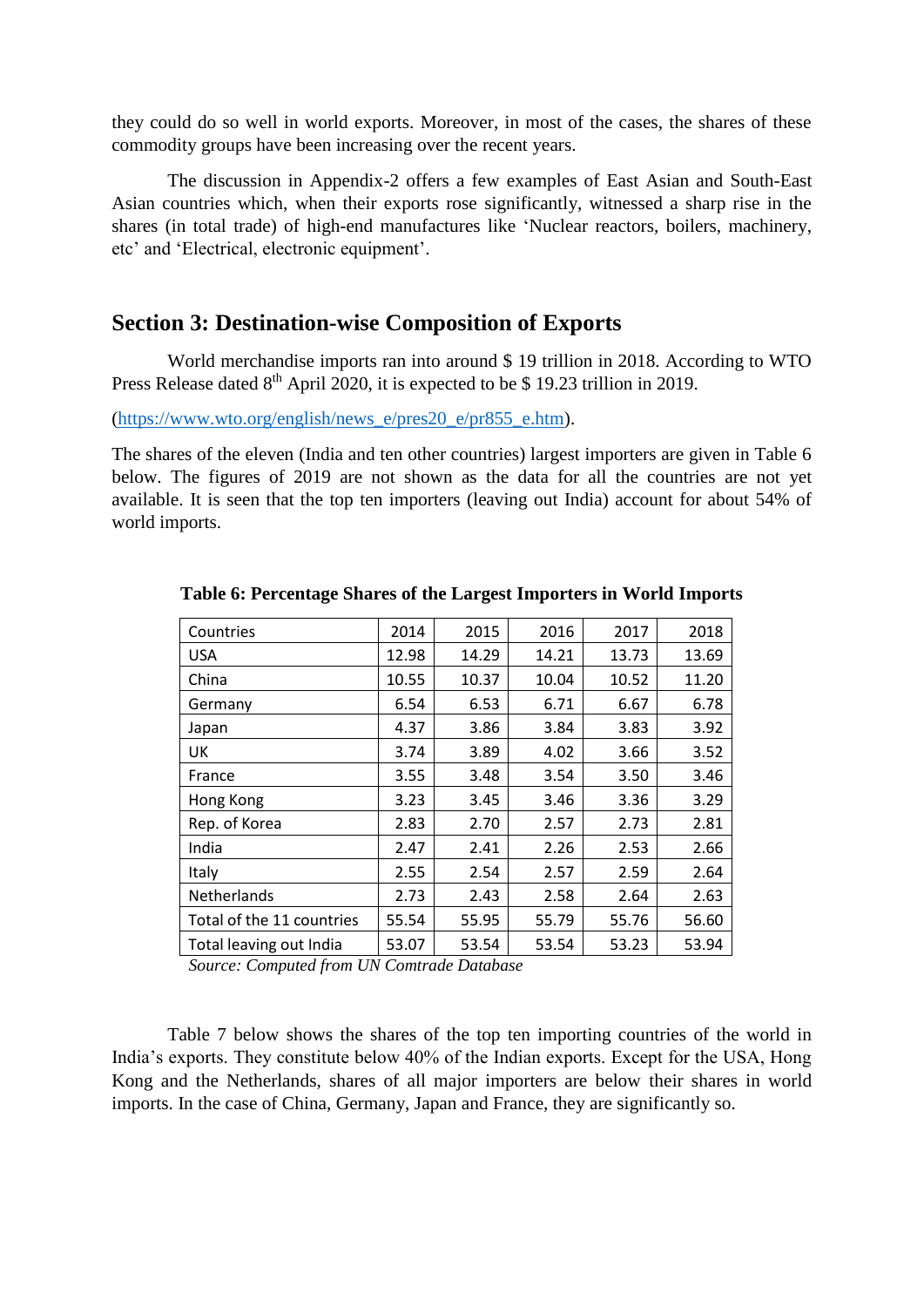| Countries                 | 2014  | 2015  | 2016  | 2017  | 2018  |
|---------------------------|-------|-------|-------|-------|-------|
| <b>USA</b>                | 13.44 | 15.25 | 16.13 | 15.63 | 16.02 |
| China                     | 4.23  | 3.62  | 3.42  | 4.24  | 5.08  |
| Hong Kong                 | 4.22  | 4.59  | 5.07  | 5.10  | 4.07  |
| UK                        | 3.04  | 3.36  | 3.29  | 3.04  | 3.02  |
| Germany                   | 2.44  | 2.66  | 2.76  | 2.80  | 2.78  |
| <b>Netherlands</b>        | 2.13  | 1.84  | 1.87  | 1.84  | 2.69  |
| Italy                     | 1.71  | 1.60  | 1.71  | 1.92  | 1.71  |
| France                    | 1.60  | 1.82  | 1.87  | 1.71  | 1.64  |
| Rep. of Korea             | 1.51  | 1.37  | 1.33  | 1.49  | 1.49  |
| Japan                     | 1.81  | 1.71  | 1.47  | 1.53  | 1.47  |
| Total of the 10 countries | 36.15 | 37.83 | 38.93 | 39.31 | 39.97 |

**Table 7: Percentage Shares of the top ten importing countries of the world in India's exports**

 *Source: Computed from UN Comtrade Database* 

In terms of Export Intensity Index, therefore, they  $-$  barring the three exceptions  $$ have values less than 1, in most cases, way below 1. These are the largest markets, and if in the majority of them the Export Trade Intensity Index is substantially lower than 1, achieving a high growth rate of exports becomes difficult. The issue of the direction of India's merchandise exports needs to be addressed.

If we consider a few of the top ten exporters (who happen to be the same countries as the top ten importers, if we leave out India), we may have an idea of how much they exported to top importers. The largest exporter is China. Table 8A below shows that its exports to the other top importers of the world constitute almost 53% of its total exports, much higher than India's figures.

| Countries                    | 2014  | 2015  | 2016  | 2017  | 2018  |
|------------------------------|-------|-------|-------|-------|-------|
| <b>USA</b>                   | 16.95 | 18.03 | 18.39 | 19.01 | 19.23 |
| Hong Kong                    | 15.50 | 14.54 | 13.69 | 12.34 | 12.15 |
| Japan                        | 6.38  | 5.97  | 6.16  | 6.06  | 5.90  |
| Rep. of Korea                | 4.28  | 4.46  | 4.47  | 4.54  | 4.37  |
| Germany                      | 3.10  | 3.04  | 3.11  | 3.14  | 3.12  |
| Netherlands                  | 2.77  | 2.62  | 2.74  | 2.97  | 2.93  |
| UK                           | 2.44  | 2.62  | 2.65  | 2.51  | 2.28  |
| Italy                        | 1.23  | 1.22  | 1.26  | 1.29  | 1.33  |
| France                       | 1.24  | 1.19  | 1.19  | 1.24  | 1.25  |
| Total of the above countries | 53.90 | 53.68 | 53.66 | 53.09 | 52.58 |

**Table 8A:PercentageShares of the top importing countries of the world in the Exports of China**

 *Source: Computed from UN Comtrade Database*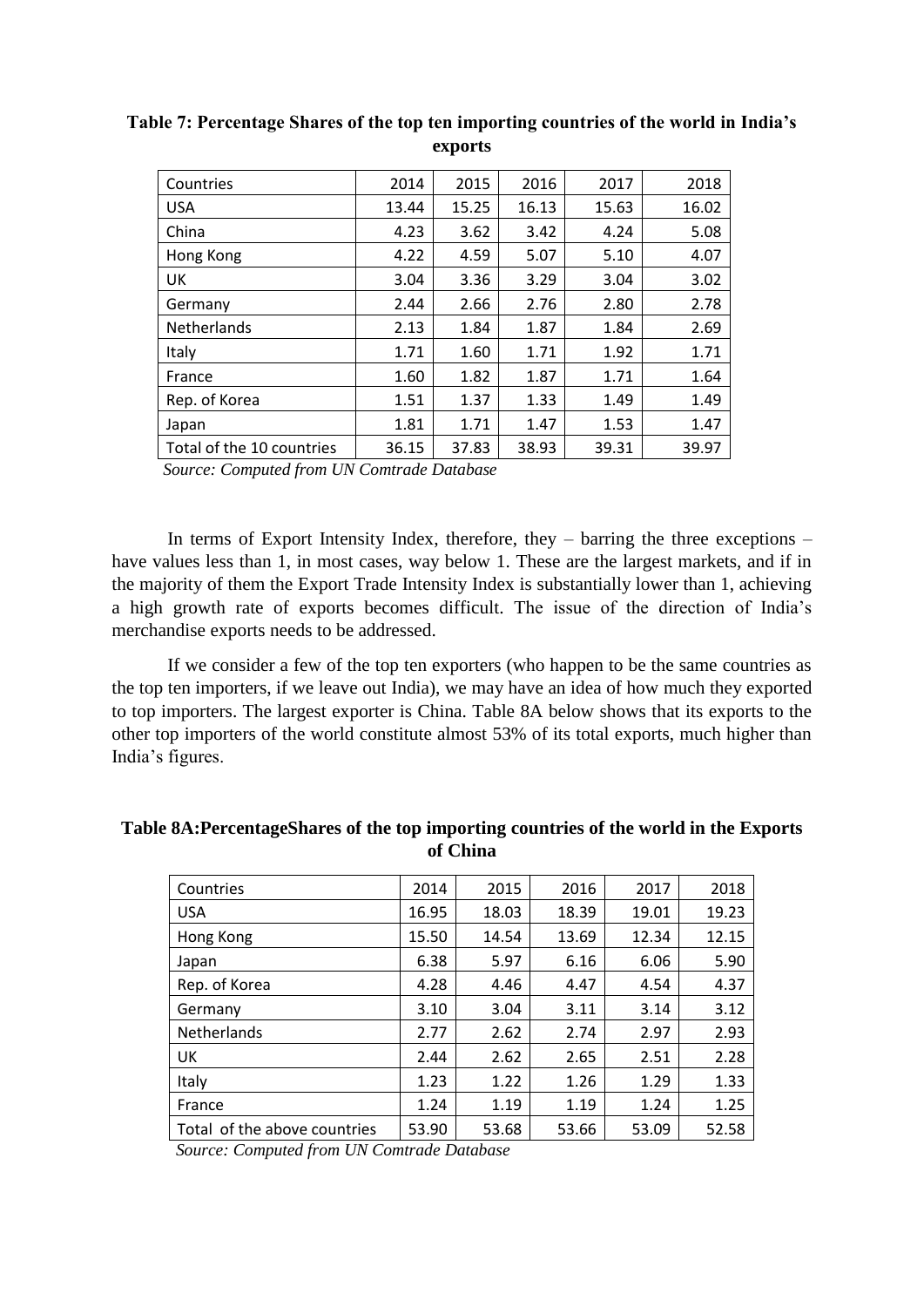Germany is another large exporter – the third largest in terms of value. The percentage share of its exports going to the other nine largest importers works out to 45%. Table 8B below shows the details.

| Countries                | 2014  | 2015  | 2016  | 2017  | 2018  |
|--------------------------|-------|-------|-------|-------|-------|
| <b>USA</b>               | 8.53  | 9.53  | 8.87  | 8.74  | 8.60  |
| France                   | 8.91  | 8.57  | 8.36  | 8.22  | 7.96  |
| China                    | 6.62  | 5.98  | 6.32  | 6.74  | 7.07  |
| Netherlands              | 6.21  | 6.14  | 6.19  | 6.20  | 6.37  |
| UK                       | 7.00  | 7.40  | 7.09  | 6.62  | 6.19  |
| Italy                    | 4.78  | 4.82  | 5.06  | 5.08  | 5.27  |
| Japan                    | 1.52  | 1.43  | 1.52  | 1.53  | 1.55  |
| Rep. of Korea            | 1.39  | 1.50  | 1.43  | 1.36  | 1.31  |
| Hong Kong                | 0.53  | 0.50  | 0.56  | 0.54  | 0.46  |
| Total of the 9 countries | 45.48 | 45.86 | 45.42 | 45.04 | 44.78 |

## **Table 8B:PercentageShares of the top importing countries of the world in the Exports of Germany**

 *Source: Computed from UN Comtrade Database* 

Japan, the fourth largest exporter of the world. The percentage shares of its exports heading for different destination countries is shown in Table 8C below. The total percentage share of the other nine largest importers comes to more than 58%.

## **Table 8C:PercentageShares of the top importing countries of the world in the Exports of Japan**

| Countries                | 2014  | 2015  | 2016  | 2017  | 2018  |
|--------------------------|-------|-------|-------|-------|-------|
| China                    | 18.31 | 17.49 | 17.65 | 19.02 | 19.51 |
| <b>USA</b>               | 18.95 | 20.23 | 20.25 | 19.35 | 19.05 |
| Rep. of Korea            | 7.46  | 7.04  | 7.17  | 7.64  | 7.11  |
| Hong Kong                | 5.53  | 5.60  | 5.21  | 5.08  | 4.70  |
| Germany                  | 2.76  | 2.60  | 2.74  | 2.71  | 2.83  |
| UK                       | 1.62  | 1.72  | 2.12  | 1.97  | 1.88  |
| Netherlands              | 1.89  | 1.86  | 1.83  | 1.78  | 1.72  |
| France                   | 0.86  | 0.84  | 0.97  | 0.90  | 0.99  |
| Italy                    | 0.51  | 0.58  | 0.73  | 0.70  | 0.64  |
| Total of the 9 countries | 57.89 | 57.95 | 58.67 | 59.14 | 58.45 |

 *Source: Computed from UN Comtrade Database* 

Or, take the United Kingdom for instance. Again, the shares of exports going to the other nine largest importers is about 51%, close to the world share. See Table 8D below.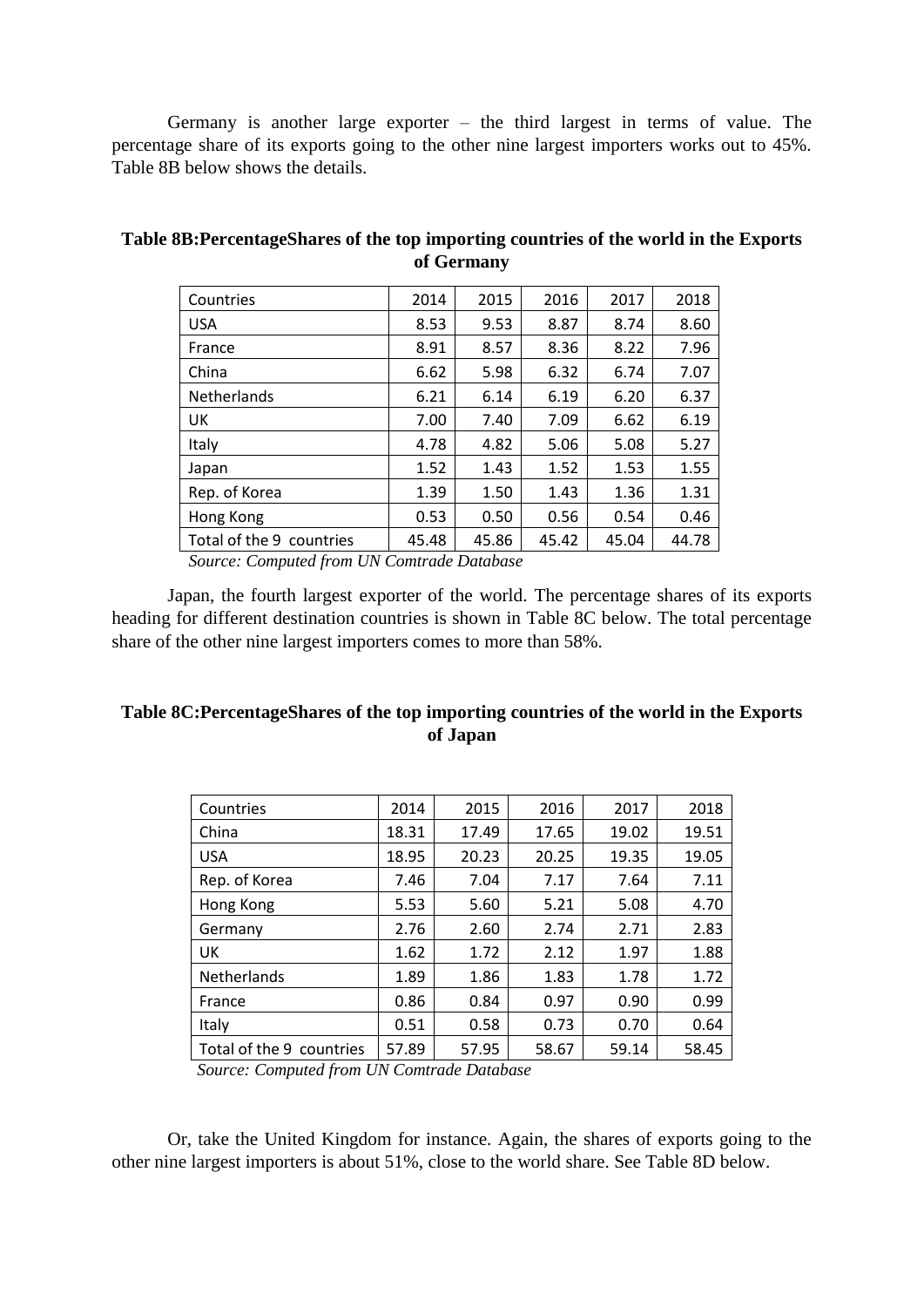| Countries                | 2014  | 2015  | 2016  | 2017  | 2018  |
|--------------------------|-------|-------|-------|-------|-------|
| <b>USA</b>               | 12.56 | 14.88 | 14.96 | 13.38 | 13.44 |
| Germany                  | 10.18 | 10.00 | 10.64 | 10.56 | 9.68  |
| <b>Netherlands</b>       | 7.19  | 5.67  | 6.19  | 6.24  | 7.03  |
| France                   | 6.36  | 5.85  | 6.43  | 6.88  | 6.54  |
| China                    | 5.13  | 5.92  | 4.41  | 4.84  | 5.64  |
| Italy                    | 2.82  | 2.76  | 3.19  | 2.99  | 2.85  |
| Hong Kong                | 2.36  | 2.17  | 2.19  | 2.11  | 2.10  |
| Japan                    | 1.39  | 1.41  | 1.56  | 1.67  | 1.71  |
| Rep. of Korea            | 1.35  | 1.54  | 1.45  | 1.70  | 1.59  |
| Total of the 9 countries | 49.34 | 50.21 | 51.02 | 50.35 | 50.58 |

**Table 8D:PercentageShares of the top importing countries of the world in the Exports of the United Kingdom**

*Source: Computed from UN Comtrade Database* 

The USA, however, is an exception, partly because it is itself the largest importer in the world, and when it is itself removed from the list of destinations, the pattern of percentage shares seen in the case of the other large exporters is not followed in its (US's) case.

#### **Section 4: Conclusion**

From the brief study above, it is evident that regarding both commodity-wise and export destination-wise composition, India is not in step with the rest of the world. Or rather, not yet. More focus is required on the manufacture and exports of machinery, electrical and electronic goods, passenger cars and other vehicles, and other items which need sophisticated production processes. Those are the goods that hold the key to success in international trade. It may be noted that they not only hold the lion's share of world trade, their shares are increasing continuously in terms of value. This is not unexpected – it had been apprehended by literature on international trade long back that in order to thrive in the field of international trade, a nation needs to move away from primary goods to processed goods to high-end manufacturing products.

It is also true that India needs to increase her exports to some very wealthy markets. A realignment in her destination-wise composition of exports is needed. More focus on countries like Germany, Japan, France, Italy and other large markets will help boost the country's exports. The two factors may be related to some extent – an increased ability to produce better quality manufactured products at competitive prices may further open up markets of developed industrial countries at a faster rate.

There is an encouraging development to be noticed in the recent years though. There is a perceptible change in the right direction. Table 3 and Table 7 show that both commoditywise and destination-wise composition of India's exports are moving closer towards the world demand pattern. However, a faster movement would have been welcome.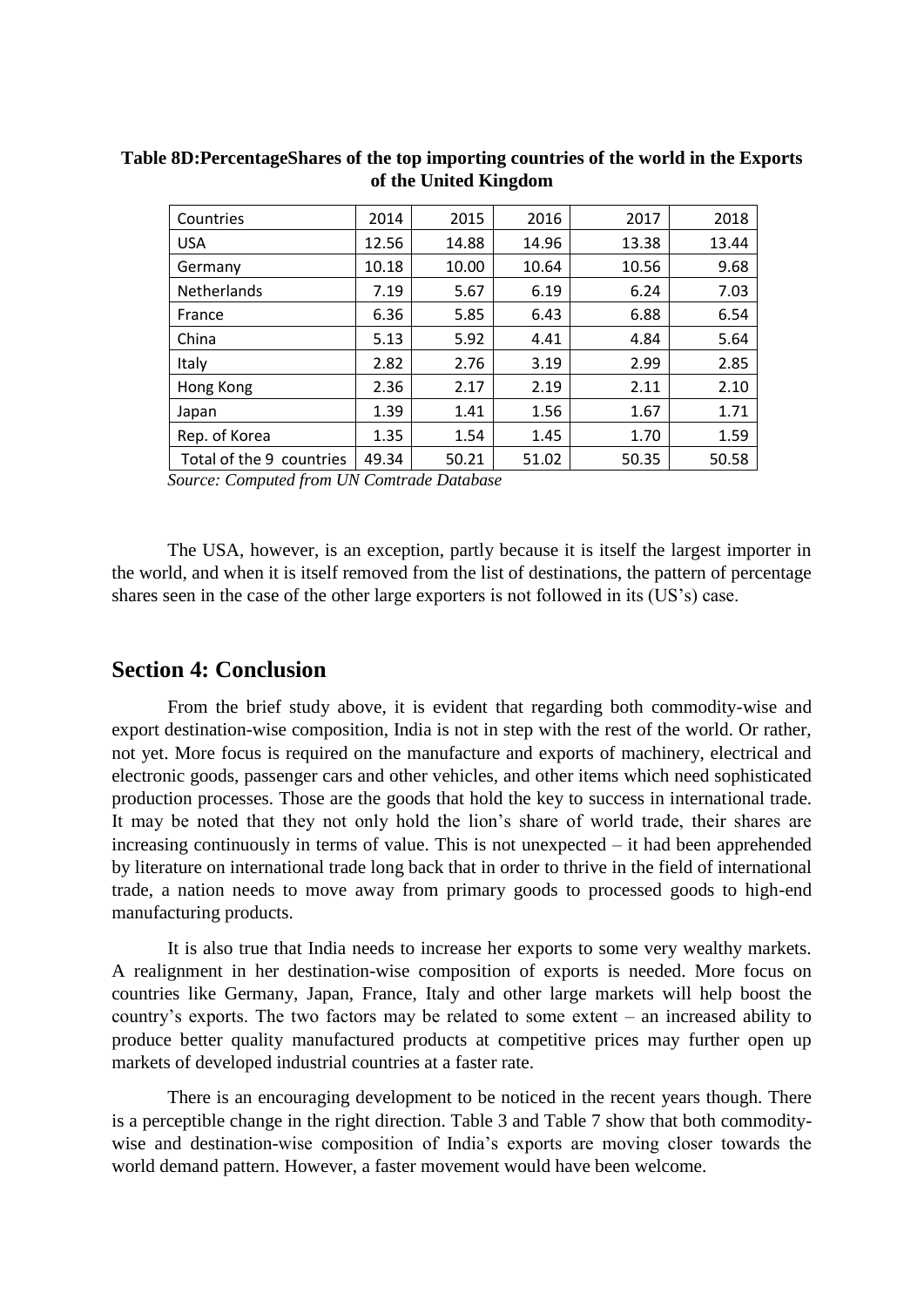# **APPENDIX-1**

#### **TABLE A-1**

| China            | <b>Description</b>                              | 2014  | 2015  | 2016  | 2017  | 2018  |
|------------------|-------------------------------------------------|-------|-------|-------|-------|-------|
| 27               | Mineral fuels, oils, distillation products, etc |       | 1.23  | 1.28  | 1.56  | 1.87  |
| 39               | Plastics and articles thereof                   | 2.85  | 2.89  | 2.97  | 3.09  | 3.21  |
| 84               | Nuclear reactors, boilers, machinery, etc       | 17.11 | 16.02 | 16.39 | 16.93 | 17.24 |
| 85               | Electrical, electronic equipment                | 24.37 | 26.14 | 26.37 | 26.44 | 26.64 |
| 87               | Vehicles other than railway, tramway            | 2.74  | 2.75  | 2.87  | 2.97  | 3.01  |
|                  | <b>Total of 5 chapters mentioned above</b>      | 48.55 | 49.03 | 49.88 | 51.00 | 51.97 |
| <b>France</b>    |                                                 |       |       |       |       |       |
| 27               | Mineral fuels, oils, distillation products, etc | 3.88  | 2.96  | 2.31  | 2.80  | 3.29  |
| 39               | Plastics and articles thereof                   | 4.06  | 3.95  | 3.99  | 4.11  | 3.97  |
| 84               | Nuclear reactors, boilers, machinery, etc       | 11.70 | 11.52 | 11.72 | 11.62 | 11.91 |
| 85               | Electrical, electronic equipment                | 7.77  | 7.99  | 8.01  | 7.99  | 7.89  |
| 87               | Vehicles other than railway, tramway            | 8.40  | 8.85  | 9.28  | 9.76  | 9.92  |
|                  | <b>Total of 5 chapters mentioned above</b>      | 35.82 | 35.27 | 35.31 | 36.27 | 36.98 |
| Germany          |                                                 |       |       |       |       |       |
| 27               | Mineral fuels, oils, distillation products, etc | 2.36  | 2.24  | 1.73  | 1.81  | 2.13  |
| 39               | Plastics and articles thereof                   | 4.20  | 4.08  | 4.16  | 4.36  | 4.20  |
| 84               | Nuclear reactors, boilers, machinery, etc       | 17.12 | 16.76 | 16.56 | 17.14 | 17.50 |
| 85               | Electrical, electronic equipment                | 9.83  | 9.90  | 10.29 | 10.37 | 10.58 |
| 87               | Vehicles other than railway, tramway            |       | 18.21 | 18.27 | 17.78 | 16.90 |
|                  | <b>Total of 5 chapters mentioned above</b>      | 50.83 | 51.18 | 51.01 | 51.47 | 51.31 |
| <b>Hong Kong</b> |                                                 |       |       |       |       |       |
| 27               | Mineral fuels, oils, distillation products, etc | 0.16  | 0.14  | 0.10  | 0.11  | 0.12  |
| 39               | Plastics and articles thereof                   | 2.64  | 2.41  | 2.13  | 1.93  | 1.76  |
| 84               | Nuclear reactors, boilers, machinery, etc       | 13.19 | 12.69 | 11.85 | 12.25 | 13.09 |
| 85               | Electrical, electronic equipment                | 45.79 | 48.83 | 50.24 | 51.20 | 54.42 |
| 87               | Vehicles other than railway, tramway            | 0.33  | 0.29  | 0.26  | 0.23  | 0.22  |
|                  | <b>Total of 5 chapters mentioned above</b>      |       | 64.36 | 64.57 | 65.71 | 69.62 |
| <b>Italy</b>     |                                                 |       |       |       |       |       |
| 27               | Mineral fuels, oils, distillation products, etc | 3.72  | 3.21  | 2.59  | 3.19  | 3.34  |
| 39               | Plastics and articles thereof                   | 4.08  | 4.09  | 4.11  | 4.14  | 4.14  |
| 84               | Nuclear reactors, boilers, machinery, etc       | 20.33 | 20.20 | 20.00 | 19.64 | 19.48 |
| 85               | Electrical, electronic equipment                | 5.67  | 6.00  | 6.01  | 5.97  | 6.19  |
| 87               | Vehicles other than railway, tramway            | 7.28  | 8.32  | 8.54  | 8.66  | 8.23  |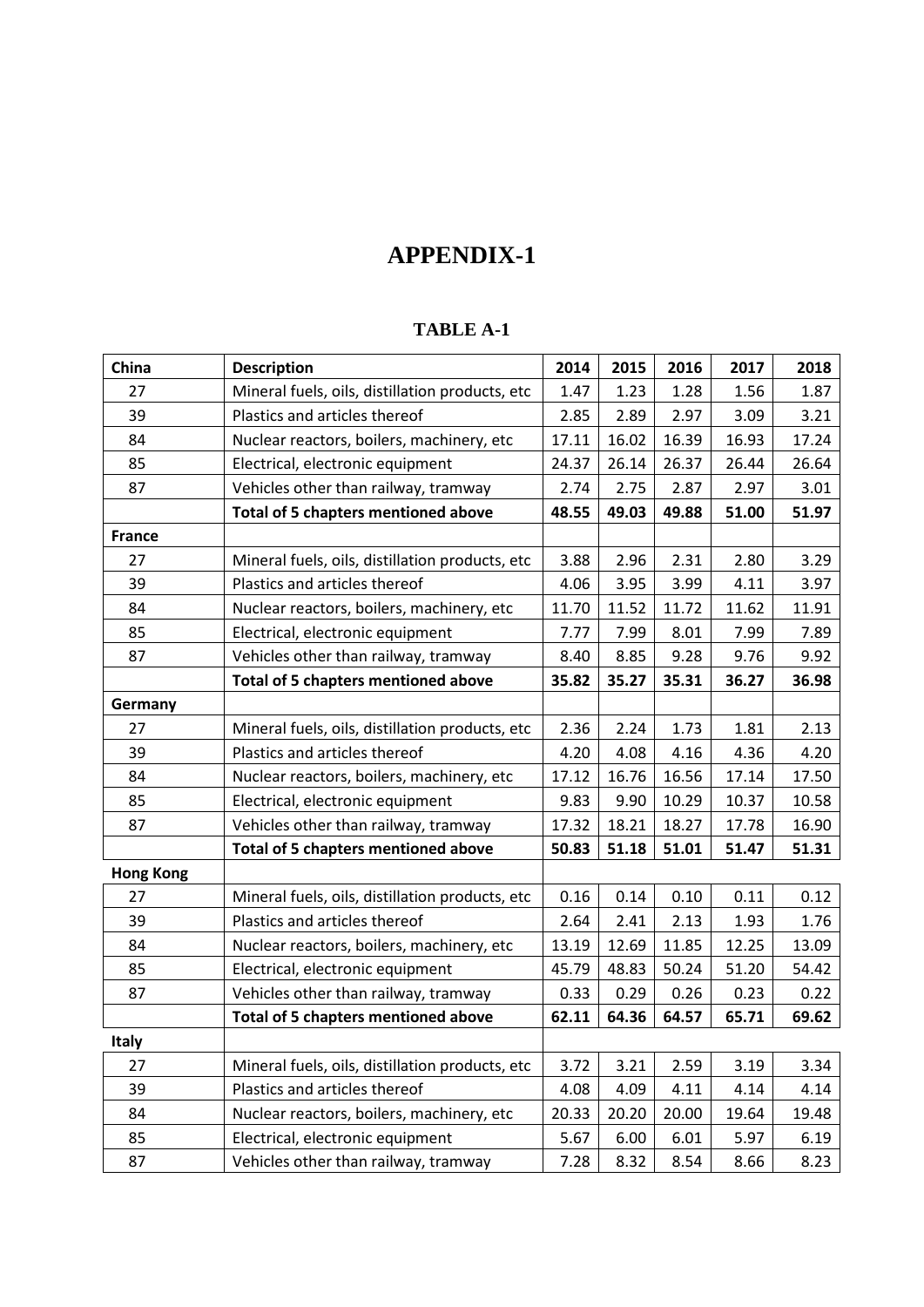|                    | <b>Total of 5 chapters mentioned above</b>                              | 41.07                        | 41.82 | 41.26 | 41.59 | 41.38 |
|--------------------|-------------------------------------------------------------------------|------------------------------|-------|-------|-------|-------|
| Japan              |                                                                         |                              |       |       |       |       |
| 27                 | 1.45<br>Mineral fuels, oils, distillation products, etc<br>2.29<br>1.82 |                              |       | 1.63  | 1.81  |       |
| 39                 | Plastics and articles thereof                                           | 3.66                         | 3.60  | 3.63  | 3.60  | 3.54  |
| 84                 | Nuclear reactors, boilers, machinery, etc                               | 19.19                        | 18.83 | 19.22 | 19.83 | 20.04 |
| 85                 | Electrical, electronic equipment                                        | 15.08                        | 15.30 | 15.22 | 15.12 | 14.82 |
| 87                 | Vehicles other than railway, tramway                                    | 20.65                        | 21.45 | 21.99 | 20.95 | 20.87 |
|                    | <b>Total of 5 chapters mentioned above</b>                              | 60.87                        | 61.00 | 61.51 | 61.13 | 61.09 |
| Rep. of Korea      |                                                                         |                              |       |       |       |       |
| 27                 | Mineral fuels, oils, distillation products, etc                         | 9.19                         | 6.29  | 5.55  | 6.35  | 7.93  |
| 39                 | Plastics and articles thereof                                           | 5.56                         | 5.36  | 5.58  | 5.49  | 5.77  |
| 84                 | Nuclear reactors, boilers, machinery, etc                               | 11.00                        | 11.79 | 11.75 | 12.08 | 12.84 |
| 85                 | Electrical, electronic equipment                                        | 24.12                        | 26.26 | 27.11 | 28.43 | 30.52 |
| 87                 | Vehicles other than railway, tramway                                    | 12.80                        | 13.10 | 12.65 | 10.79 | 10.11 |
|                    | <b>Total of 5 chapters mentioned above</b>                              | 62.67                        | 62.81 | 62.64 | 63.14 | 67.18 |
| <b>Netherlands</b> |                                                                         |                              |       |       |       |       |
| 27                 | Mineral fuels, oils, distillation products, etc                         | 16.87                        | 10.89 | 12.04 | 13.11 | 11.36 |
| 39                 | Plastics and articles thereof                                           | 4.54                         | 4.97  | 4.62  | 4.54  | 4.60  |
| 84                 | Nuclear reactors, boilers, machinery, etc<br>13.66<br>14.29             |                              | 13.28 | 12.75 | 14.03 |       |
| 85                 | Electrical, electronic equipment                                        | 8.67                         | 9.77  | 9.40  | 10.17 | 10.56 |
| 87                 | Vehicles other than railway, tramway                                    | 4.39<br>3.54<br>4.02<br>4.20 |       |       | 4.73  |       |
|                    | <b>Total of 5 chapters mentioned above</b>                              | 47.27                        | 43.93 | 43.55 | 44.95 | 45.28 |
| <b>UK</b>          |                                                                         |                              |       |       |       |       |
| 27                 | Mineral fuels, oils, distillation products, etc                         | 10.76                        | 7.07  | 6.26  | 8.00  | 9.46  |
| 39                 | Plastics and articles thereof                                           | 2.51                         | 2.54  | 2.66  | 2.69  | 2.52  |
| 84                 | Nuclear reactors, boilers, machinery, etc                               | 14.01                        | 13.81 | 14.66 | 14.80 | 14.75 |
| 85                 | Electrical, electronic equipment                                        | 6.24                         | 6.25  | 6.52  | 6.44  | 5.88  |
| 87                 | Vehicles other than railway, tramway                                    | 10.64                        | 10.88 | 12.47 | 12.16 | 11.14 |
|                    | <b>Total of 5 chapters mentioned above</b>                              | 44.17                        | 40.55 | 42.57 | 44.10 | 43.76 |
| <b>USA</b>         |                                                                         |                              |       |       |       |       |
| 27                 | Mineral fuels, oils, distillation products, etc                         | 9.61                         | 6.93  | 6.48  | 9.00  | 11.57 |
| 39                 | Plastics and articles thereof                                           | 3.89                         | 4.01  | 4.04  | 4.01  | 4.00  |
| 84                 | Nuclear reactors, boilers, machinery, etc                               | 13.57                        | 13.72 | 13.16 | 13.07 | 12.81 |
| 85                 | Electrical, electronic equipment                                        | 10.64                        | 11.32 | 11.51 | 11.28 | 10.59 |
| 87                 | Vehicles other than railway, tramway                                    | 8.39                         | 8.48  | 8.59  | 8.44  | 7.85  |
|                    | <b>Total of 5 chapters mentioned above</b>                              | 46.10                        | 44.47 | 43.78 | 45.79 | 46.82 |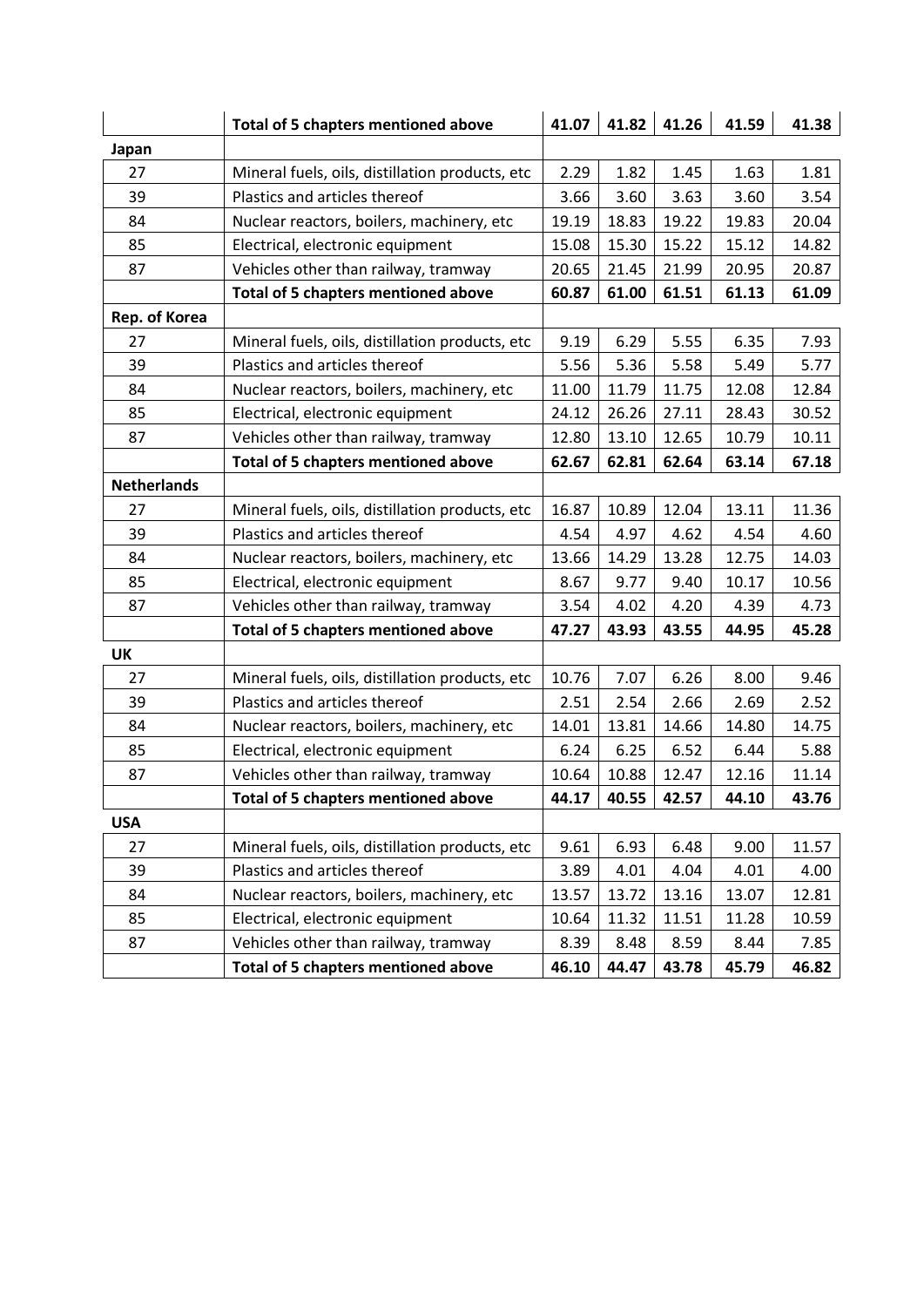# **APPENDIX-2**

A few examples from East and South-East Asia will bear out the positive impact of the increasing share of advanced manufacturing item groups like ITC-HS Chapters 84 (Nuclear reactors, boilers, machinery, etc) and 85 (Electrical, electronic equipment) on overall export performance. Vietnam is the latest case in point. See Table A-2.1 below. The last decade saw a tremendous expansion in the exports of Vietnam – from \$ 57.10 billion in 2019 to \$ 264.61 billion in 2019, clocking an incredible 16.57% Compound Annual Growth Rate (CAGR). The commodity groups that fuelled the growth were high-end manufactures. The CAGR of exports of 'Nuclear reactors, boilers, machinery, etc', during the same period was 18.64%, was actually modest in comparison to that of 'Electrical, electronic equipment', which stood at a staggering 36.90%. Of the absolute increase in total exports of \$207.51 billion, the increase of \$103.68 billion was due to the two commodity groups (mentioned above) alone, of which Electrical, electronic equipment accounted for about \$ 93 billion. The share of the two commodity groups together, in total exports, shot up from only 11.51% in 2009 to 41.67% in 2019. The data clearly narrates the story.

|               |                            | 2009                |               |                     | 2019          |
|---------------|----------------------------|---------------------|---------------|---------------------|---------------|
| <b>ITC-HS</b> |                            | <b>Export Value</b> | % Share in    | <b>Export Value</b> | % Share in    |
| Chapter       | Description                | (in \$bn)           | total exports | (in \$bn)           | total exports |
|               | Nuclear reactors, boilers, |                     |               |                     |               |
| 84            | machinery, etc             | 2.37                | 4.15          | 13.09               | 4.95          |
|               | Electrical, electronic     |                     |               |                     |               |
| 85            | equipment                  | 4.20                | 7.36          | 97.16               | 36.72         |
|               | <b>Total Exports</b>       | 57.10               | 100           | 264.61              | 100           |

Another prominent example is China herself. This shift towards manufactured items began in China way back in the mid-1990s. Hence, data from 1995 to 2018 (UN Comtrade Database is yet to report 2019 data for China) has been used in this case. The reader, going through Table A-2.2 below will not miss the parallel between the experience of China and that of Vietnam.

|  |  | Table A-2.2: China's Total Exports of Items under ITC-HS 84 and 85 |
|--|--|--------------------------------------------------------------------|
|--|--|--------------------------------------------------------------------|

|          |             | 1995                      |               | 2018                           |            |
|----------|-------------|---------------------------|---------------|--------------------------------|------------|
| I ITC-HS |             |                           | % Share in    |                                | % Share in |
| Chapter  | Description | Value in $\frac{1}{2}$ bn | total exports | Value in \$ bn   total exports |            |